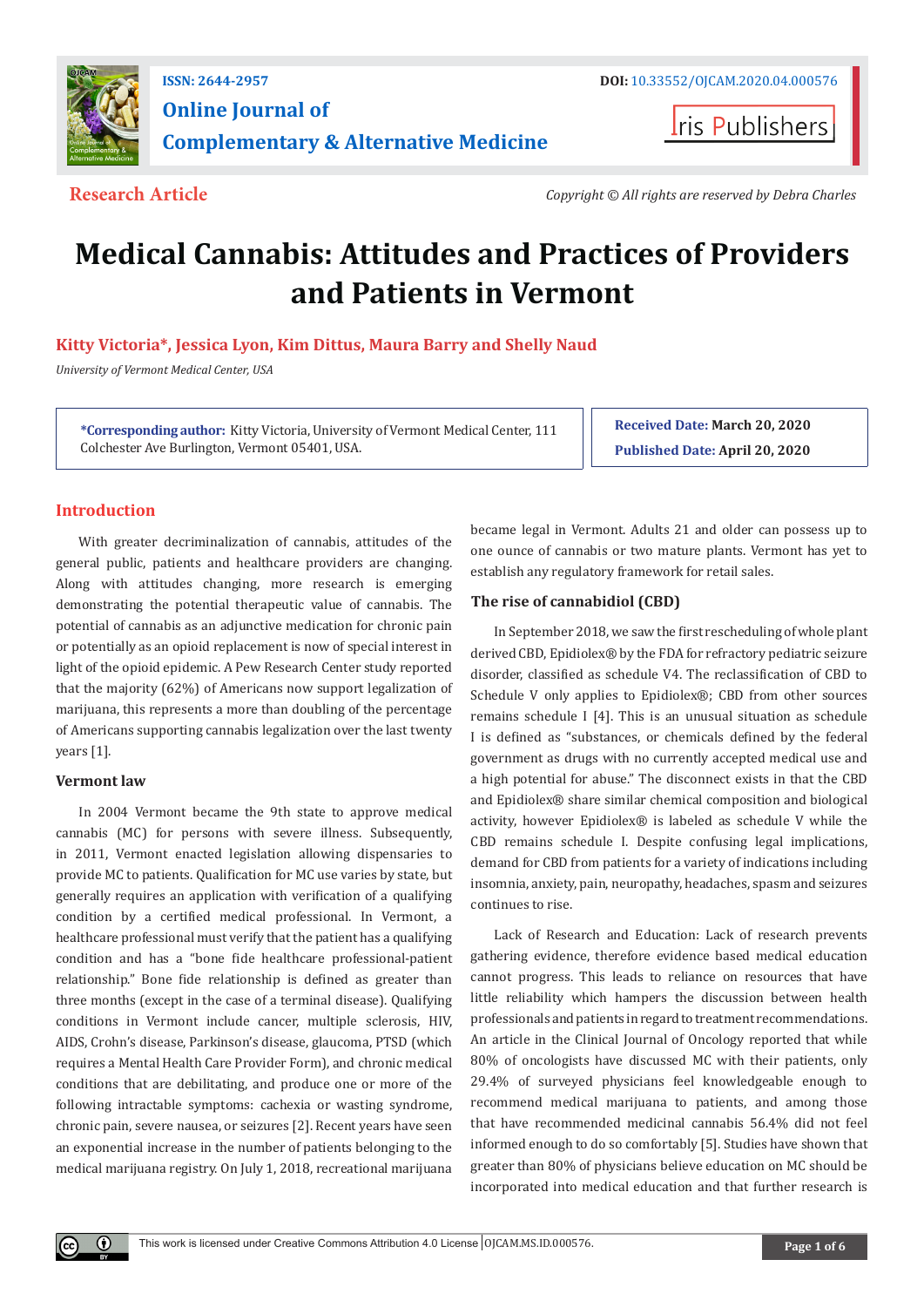needed [6-8]. Healthcare providers remain somewhat handicapped by the paucity of clinical research in MC with which to guide their patients. Federal Schedule 1 status poses a barrier to research for both MC and CBD as it requires a lengthy process of DEA licensing and site visits.

We report on the results of an online survey of physicians and nurse practitioners/advanced practitioners (NP/AP) as well as a paper survey of oncology patients in Vermont conducted from April to June of 2018. Information regarding attitudes, formal education, perceived uses, benefits and disadvantages of MC was collected.

#### **Methods**

This study was reviewed and approved by the University of Vermont (UVM) Institutional Review Board.

#### **Instrument**

For the physicians and AP/RN survey we utilized a 15-item questionnaire which was based on questions used in other similar studies, expert opinion from a panel of MC educators, oncologists at UVM, and patient advocates. Two versions of the survey were designed with slight modifications for physicians and advanced practitioners. The first section focused on characteristics of the responders and the second section asked general questions about MC and CBD (Figure 1).



We designed an 11-item patient survey asking questions pertaining to use of MC, types of MC used, indications, frequency of use, whether they are enrolled in the registry, source of information, and if they have discussed MC with their doctor. The items were based on questions asked in similar studies and feedback from oncologists, patient advocates, and nursing staff (Figure 2).





#### **Study Participants and Data collection**

Participants for the email survey were residents, fellows, physicians and AP/RN in Vermont. For the paper survey, participants were oncology patients at the UVM outpatient clinic. Surveys were left in an optional patient survey area next to registration.

We collected and managed data through the Research Electronic Data Capture (REDCap) platform hosted at UVM. REDCap is a secure, web-based application used for research studies [8]. We collected data from April to June of 2018.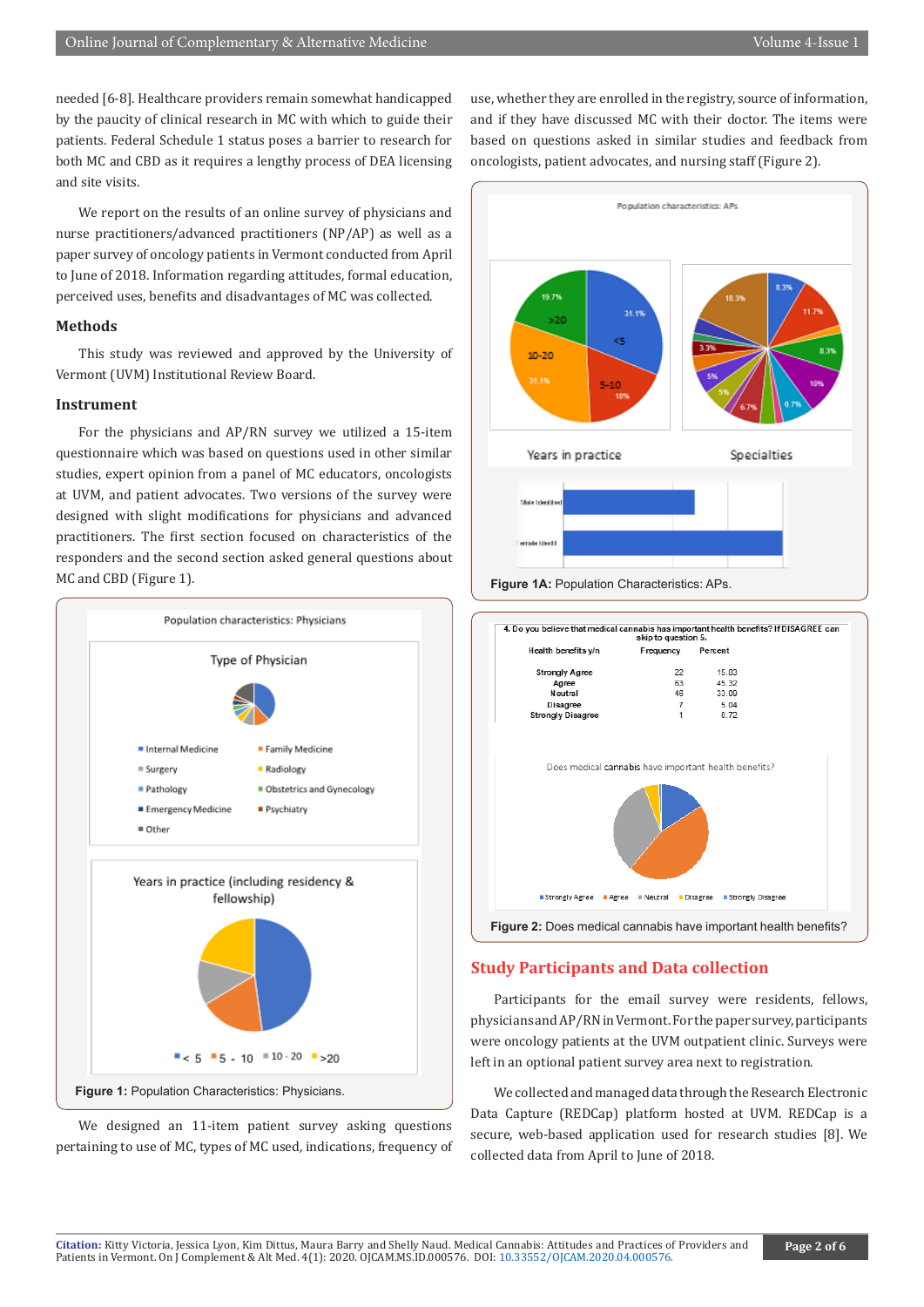# **Recruitment**

Recruitment for the email survey was done via university email lists and the Vermont Medical Society membership email list. We also had a link and small description published in a university online journal.

Recruitment for the paper survey was done during registration of patients at the university oncology clinic.

### **Analysis**

The chi-square test was used for most group comparisons. Fivepoint scales were collapsed into three for the analysis. Several of the health conditions had very low endorsement rates, therefore we collapsed endorsements across all products (medical cannabis, THC, CBD, THC/CBD) and used Fisher's exact test. The software used for the analyses was SAS v9.4 (SAS Institute Inc., Cary, NC).

## **Results**

# **Physicians and APs:**

141 physicians and 60 advanced practitioners filled out the email survey. As in Figure 1A, the population of physicians had more females than males, median time in practice was 5 years, the majority was from internal medicine and family medicine. The AP and nurse group was almost half NP and half AP from a wide range of specialties. Median time in practice was 10 years (Figure 3).



From the physician group, 90% had been asked about marijuana and 96% had been asked about CBD from a patient or family member. In the AP/NP group, 96% had been asked about both marijuana and CBD. For the question "do you believe that MC has important health benefits", we utilized a Likert scale with 5 choices (strongly disagree to strongly agree). Five percent of the physicians fell into the disagree, over 50% in the strongly agree and agree, and the remainder were neutral. In the AP/PA group, 75% fell in the strongly agree or agree categories, none chose disagree (Figure 4).





We took the physician group and sectioned it into "have" and "have not" had education in MC. Attitudes towards MC were highly correlated with health professionals having had formal education (Figure 5). 75% of physicians and 68% of AP/RN had no formal education in MC. Physicians who had formal education were much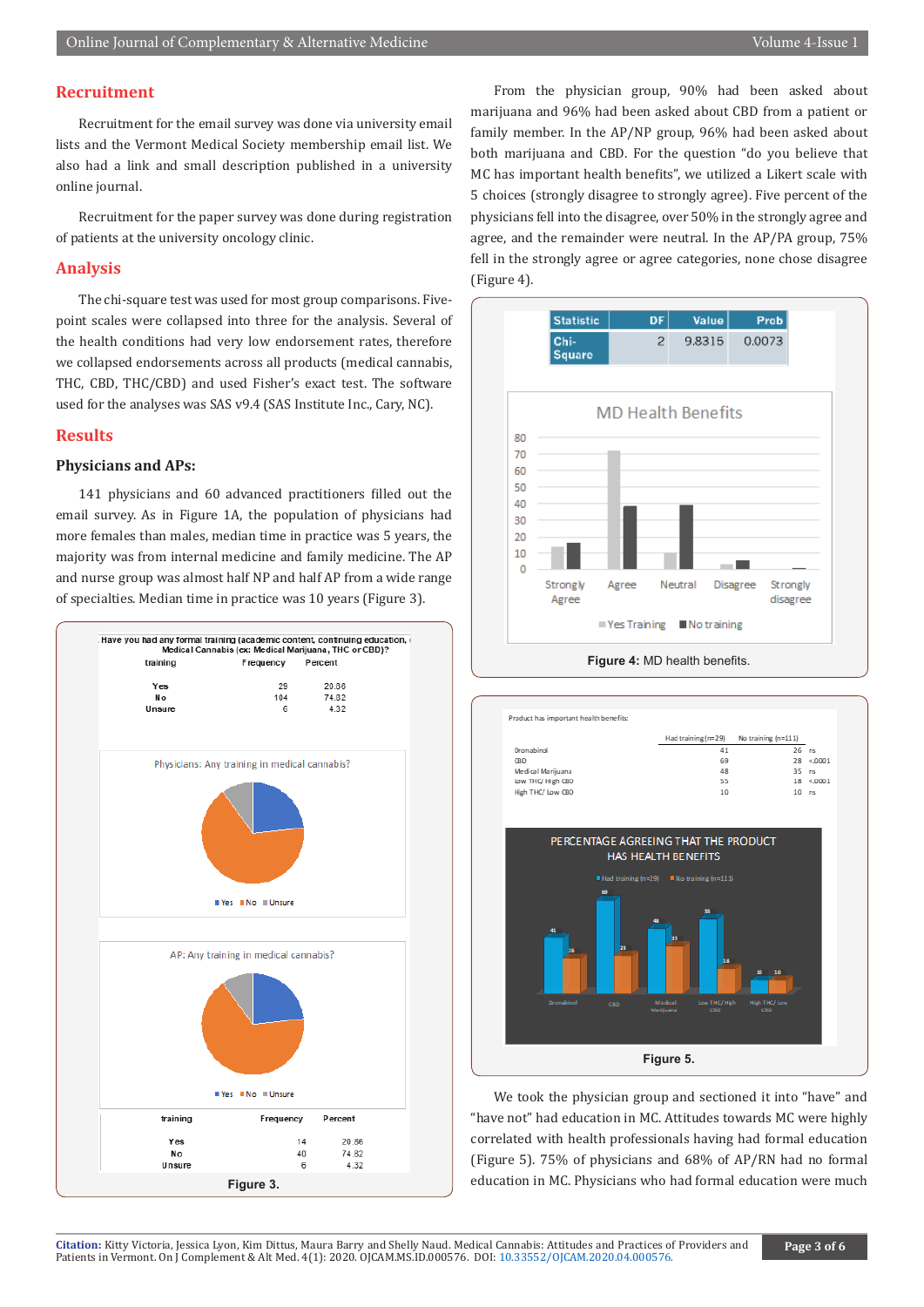more likely (p= 0.0073) to think that MC had health benefits than those without (87% vs 55%). Regarding the follow up question, which asked participants to identify which products they felt had important health benefits, those with education chose CBD and high CBD/low THC products as having the most health benefits more frequently than those without teaching ( $p < 0.001$ ). Residents and fellows were less likely to recommend MC than faculty physicians  $(57\% \text{ vs } 37\%, \text{ p} = 0.0004).$ 

Physicians were asked for which indications they would recommended a cannabis product. Sixty-nine percent of physicians with education in MC selected chronic pain vs 23% of those without education. Additionally, 48% with education chose nausea, appetite and musculoskeletal pain vs 19%, 24% and 15% respectively. MC was chosen by both groups as the top recommended product rather than THC, CBD, or THC-CBD, but overall, 58% chose "I do not recommend any specific product."

Lack of education stood out as the greatest barrier to recommending MC followed by were legal implications, safety concerns, and side effects. Eighty-five percent of physicians surveyed and 87% of APs surveyed agreed that education on MC should be formally incorporated into medical education (Figure 6).



#### **Patients**

Fifty patients filled out the paper surveys. Patients were evenly spread across many cancer types, with the majority having breast, colorectal, and lung cancers. Out of the total, 56% were actively using MC, but only 34% were enrolled in the registry. Forty-six percent of patient respondents reported daily use. Fifty six percent had discussed MC with a physician while 76% answered yes to desiring more information about MC from a medical professional. However, only 24% had received their information about MC from

a physician, with 58% citing friends/family as their information source.

# **Discussion**

The results of our study show that of the Vermont medical providers surveyed (about 20% of Vermont physicians), many are in favor of more formalized education in MC. Additionally, this article highlights that having had formal education in MC does affect recommending patterns of medical providers. The physicians with education were more likely to answer that MC has health benefits and more likely to recommend MC overall for a number of indications. As in prior studies, we show that lack of education is the greatest barrier to recommending MC [5]. More physicians with education on MC chose pain as their primary indication for MC, consistent with previous survey results [9-11] (Figure 7).



This is the first study that we know of to ask specifically about different formulations of cannabis products (CBD, MC, THC, high THC/low CBD, low CBD/high THC). Previous studies have demonstrated knowledge gaps in medical providers regarding the various products at dispensaries and their respective uses [11]. This is exemplified in our results showing that 58% do not recommend any specific product. Additionally, those with education felt that CBD and high CBD/low THC had the greatest health benefit, even though the efficacy of CBD is currently supported by the least amount of clinical data as compared to other forms of MC [12].

The majority of both the AP/RN and physician groups had no formal education in MC. A 2017 survey of US medical schools found that 85% of medical students had not had any education in MC and that only 9% of medical schools were reporting some sort of education in their curriculum [7]. Studies published in the Journal of General Internal Medicine and the Journal of the American Board of Family Medicine both report that greater than 80% of physicians believe education on marijuana should be incorporated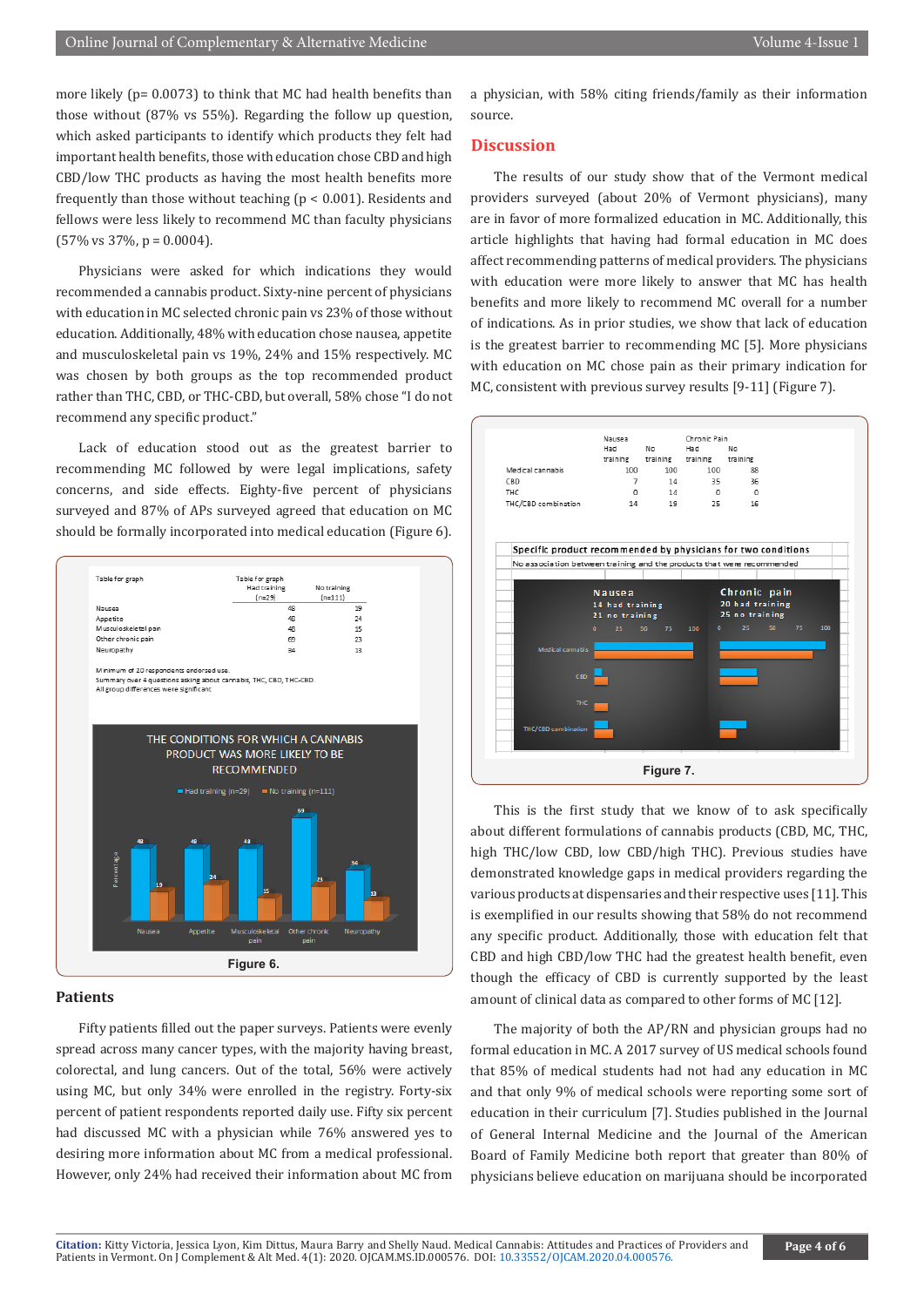into medical school and residency education and an almost unanimous desire for further research on cannabis exists among surveyed medical students9-11. This emphasizes the ongoing difficulty physicians experience in being improperly prepared to counsel their patients on the appropriate uses of MC. These issues become especially important when physicians are not aware of potential drug interactions in patients on multiple pharmaceutical medications, particularly in those patients receiving therapies with low therapeutic index or high potential for toxicity.

In our small survey of oncology patients, we see that over half are actively utilizing MC. However, a much smaller proportion are discussing this with their physicians despite a desire to do so. Twenty-two percent of the patients actively using MC are not enrolled in the registry, and therefore they are not receiving their MC from a dispensary. This will likely be a more common occurrence in states that legalize recreational cannabis as pricing, physician biases, paperwork involved, and time to become enrolled often serve as obstacles for patient registry initiation. A similar result was seen in a Colorado study of cancer patients. Almost all surveyed patients expressed a desire to learn more about cannabis, with 74% of patients reporting their preferred educational resource as their physician. However, only 15% received their information on medical marijuana from their healthcare team. The most common resources reported among patients were family/friends (as in our study), web and print media, and other patients [12].



This study and numerous others show that the overwhelming majority of healthcare providers are being asked about MC by their patients, and this study showed that 96% of medical providers are also being asked about CBD. Given that whole plant CBD has recently been FDA approved in the form of Epidiolex® and that the FDA has declared that all cannabinoids are in the category of "drug", there is a need for greater research and education regarding marijuana and its constituents. We will undoubtedly see an exponential increase in the use of cannabis, number of formulations, variety of delivery systems, and breadth of indications. We must begin

preparing medical providers to help guide patients with correct evidenced based knowledge. As previous studies indicate, the medical community and the American public supports the down scheduling of cannabis. We can only hope that this will allow for more uniformity across state lines, better integration into medical education, and easier access for researchers (Figure 8).

Limitations of our study include the fact that only fully licensed physicians are able to sign MC registration forms, whereas residents, fellows, and AP/RN are not permitted to do so. As patients are often aware of this requirement, it may alter their patient experience. Additionally, in Vermont medical providers do not formally prescribe or recommend any specific MC product; they merely qualify the patient for clearance to join the registry. When signing the marijuana registration form, physicians are simply verifying that patients have a qualifying condition and not supporting the usage of MC for that condition. This is a common practice in many states as physicians fear the implications of recommending a federally illegal drug. As a result, patients are often advised on dosing, formulation, and indication by the dispensary staff and not a medical professional. There could be a selection bias in the medical providers that decided to fill the survey out in that they may be intrinsically more interested in the topic. We had a greater proportion of women and internal medicine/family medicine healthcare providers, therefore these results cannot be generalized to all Vermont medical practitioners.

Even with the limitations, our study provides valuable information that may assist in decisions related to medical education in MC, need for greater access to research, and policy.

#### **Acknowledgement**

We received no funding for this study.

#### **Author Disclosure Statement**

Author declare no conflict of interest.

#### **References**

- 1. Geiger A, Hartig H (2019) 62% of Americans favor legalizing marijuana. Pew Research.
- 2. Registry D (2019) Medical and Mental Health Professionals.
- 3. Service CR (2018) Hemp Farming Act of 2018, In 115<sup>th</sup> Congress.
- 4. Drug Enforcement Administration (2018) Schedules of Controlled Substances: Placement of Certain FDA-Approved Drugs Containing Cannabidiol; Corresponding Change to Permit Requirements. In Federal Register: The Daily Journal of the United States Government National Archives.
- 5. [Braun IM, Wright A, Peteet J, Meyer FL, Yuppa DP, et al. \(2018\) Medical](https://www.ncbi.nlm.nih.gov/pubmed/29746226) [Oncologists' Beliefs, Practices, and Knowledge Regarding Marijuana](https://www.ncbi.nlm.nih.gov/pubmed/29746226) [Used Therapeutically: A Nationally Representative Survey Study. J Clin](https://www.ncbi.nlm.nih.gov/pubmed/29746226) [Oncol 36\(19\): 1957-1962.](https://www.ncbi.nlm.nih.gov/pubmed/29746226)
- 6. [Kondrad E, Reid A \(2013\) Colorado family physicians' attitudes toward](https://www.ncbi.nlm.nih.gov/pubmed/23288281) [medical marijuana. J Am Board Fam Med 26\(1\): 52-60.](https://www.ncbi.nlm.nih.gov/pubmed/23288281)
- 7. [Evanoff AB, Quan T, Dufault C, Awad M, Bierut LJ \(2017\) Physicians-in](https://www.ncbi.nlm.nih.gov/pubmed/28892720)[training are not prepared to prescribe medical marijuana. Drug Alcohol](https://www.ncbi.nlm.nih.gov/pubmed/28892720) [Depend 180: 151-155.](https://www.ncbi.nlm.nih.gov/pubmed/28892720)